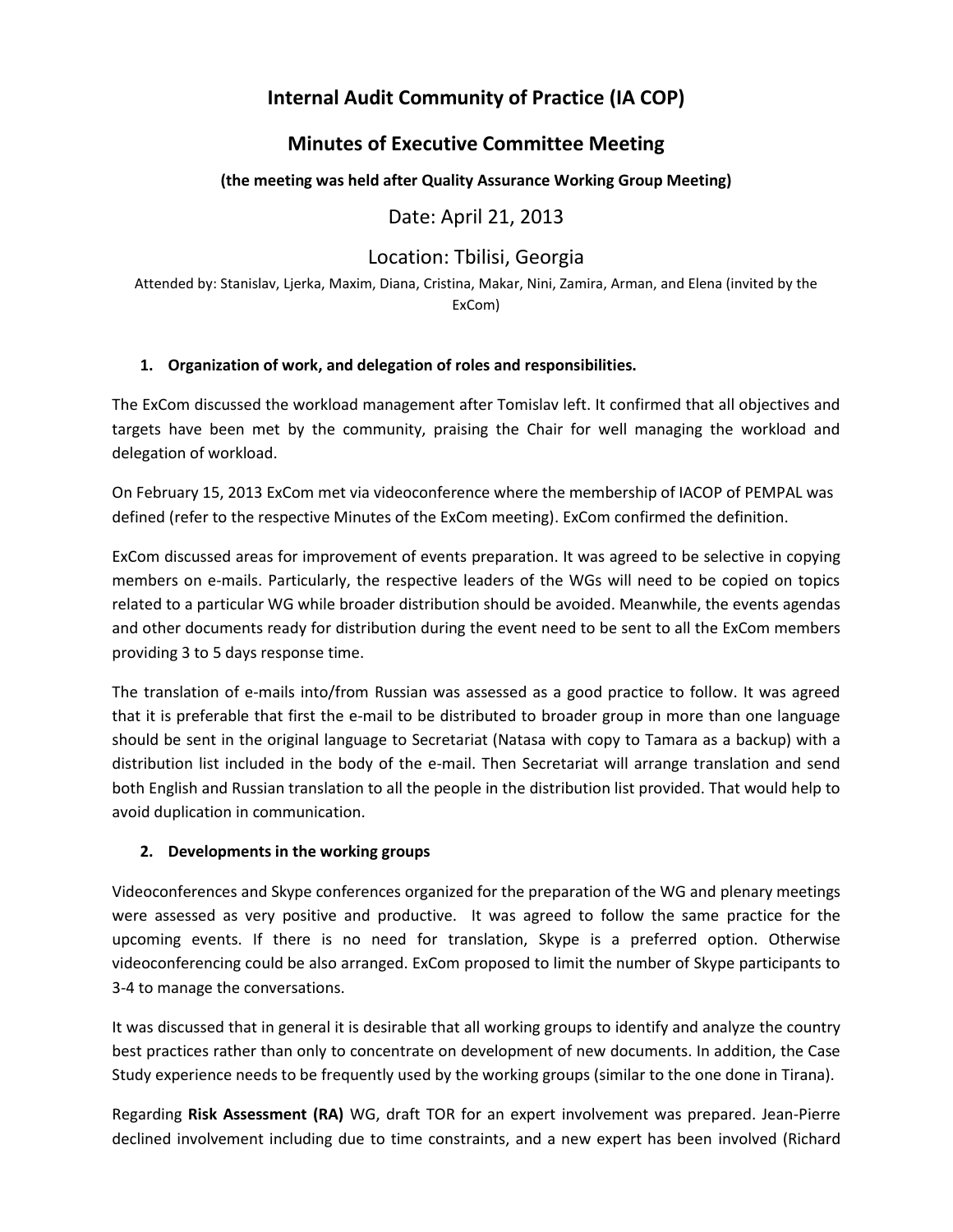Maggs). He has managed to prepare a presentation and materials in the short time available by the plenary meeting. The WG leadership was satisfied with the level of inputs and turnaround provided by the new expert and will continue involving him.

The ExCom agreed to nominate Makar and Zamira as a co-leader of the WG on **RIFIX**. Thus, the current leadership of the RIFIX is the following: Sergii (leader), Diana, Makar, and Zamira. The resource people involved are Manfdred, Ruslana, Stefan, and Richard Maggs (to be confirmed). The plenary should define the scope of RIFIX future activities for the leadership group to take if forward.

The ExCom praised the work done under Ljerka's leadership and with Jean-Pierre's support for the preparation of the **Quality Assurance (QA)** WG meeting. In addition, the ExCom proposed to consider enhancing the work flow in the WG and Ljerka appreciated the recommendations provided. Particularly:

- 1. It was decided that the questionnaire for Periodic self-assessment should be completed with the expert's support.
- 2. The QA WG intends to prepare an Annex to the Manual, and Ljerka will prepare a final working plan together with the consultant after the ExCom meeting and presented on April 22 on the Plenary. (the key developments since the ExCom meeting are presented in Annex 1 below)

The ExCom agreed to nominate Nini and Amela as co-leader of the QA WG. Thus, the current leadership of the WG is the following: Ljerka (leader), Svilena, Maksim, Nini and Amela.

## **3. IACOP plans including Study Visits in 2014**

The ExCom discussed the outline of the events planned in 2014 as follows:

- Cross COPs leadership meeting in Slovenia on July 1-4, 2013.
- Two WGs meeting in Saint Petersburg (RA and RIFIX) on September 25-28, 2013
- Combined QA WG meeting and SV to Armenia in the first week of November 2013.
- ExCom SV to UK and probably Ireland in the first week of December. Proper planning needs to be done (Richard Maggs could help).
- RA and QA WG meeting in Montenegro on February 5-8, 2014
- SV of Bulgaria, Montenegro, and probably other Balkan countries to Hungary the dates to be agreed between Svilena, Doroteya and Edit.
- Another SV to a country with developed IA system.
- Cross CoP plenary in Moscow and WG on RIFIX on May 12-15, 2014

ExCom proposed to consider SVs with participants representing several countries to concentrate on one topic where the country could demonstrate a good practice (for example, e-monitoring in Armenia). In addition, a country day needs to be organized at a plenary or WG session. To make it effective a limited number of participants interested in the area need be involved. The approach was proposed to be followed for limited QA WG meeting in Armenia to be combined with country case presentation.

Elena indicated that the agenda of Leadership Groups meeting in Ljubljana (Bohinj) has been posted on wiki, until April 30 proposals and comments should be presented; the roles of CoPs and the format of discussions need to be defined. The key goal is to prepare for the plenary session in May 2014 (the general topic in Moscow will be budget transparency), for this the contribution of each community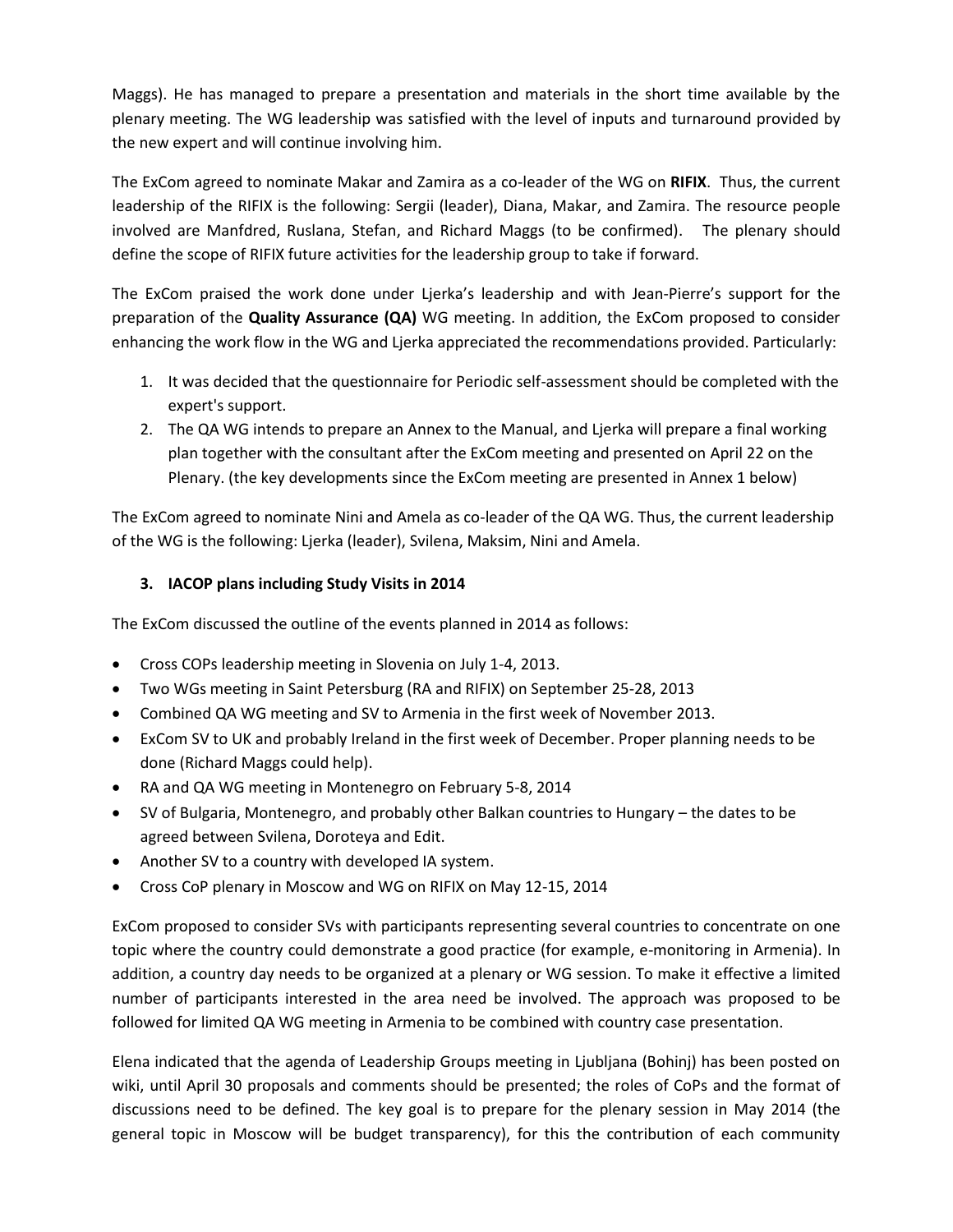needs to be determined (additionally several other topics to be considered – anthem, community attributes, etc). In addition, she informed that the COPs need to provide regular information about the performance of the Secretariat (CEF won the tender in April of 2013) based on predefined set of criteria on a monthly and more detailed on a quarterly basis. The ExCom agreed to assign the function to the Vice-Chair on Operations.

## **4. ExCom Chair and members elections**

It was agreed to request Maksim to develop procedure for election of the members of ExCom.

It was agreed to nominate and elect or re-elect the Chair in July 2013.

Considering the expected leave of the Vice-Chair on Operations, the ExCom decided to appoint Nini as Vice-Chair, effective on the date Cristina leaves (for pregnancy). The function of the Vice-Chair on Operations remains the same, including wiki maintenance, logistics, and secretariat appraisal.

The ExCom also decided that currently there is only a need for one Vice-Chair on Operations, and the content of the work should be the responsibility of the Chair. Thus, the vacant position of the Vice-Chair on Content was abolished.

#### *Actions:*

- *1. Maksim to draft a procedure for ExCom members' election.*
- *2. Secretariat to inform about appointment of the WG co-leaders, as well as Vice-Chair on Operation after it is effective.*

## **5. Interaction with Joop**

The issue of collaboration with Joop was raised, as there are concerns about the interaction of ExCom members and WG leaders with him. Joop's unconstructive and blame approach in interaction with the CoP was noted.

ExCom agreed that he should represent Sigma in the community and share knowledge but not dictate his personal opinion. Instead the CoP sees Sigma's role in supporting the community, specifically in involving respective experts depending on the requirements of WG leaders.

The ExCom requested Diana, Arman and Elena to communicate to Joop the above and to help to resolve the current conflict. The ExCom decided depending on the results of the conversation to consider sending an official letter from the community to Sigma.

## *Action:*

- *1. Diana, Arman, and Elena to meet and communicate the community's concern regarding unconstructive interaction of Joop with the community.*
- *2. ExCom to decide communicating the matter with Sigma depending on the results of the discussion with Joop.*